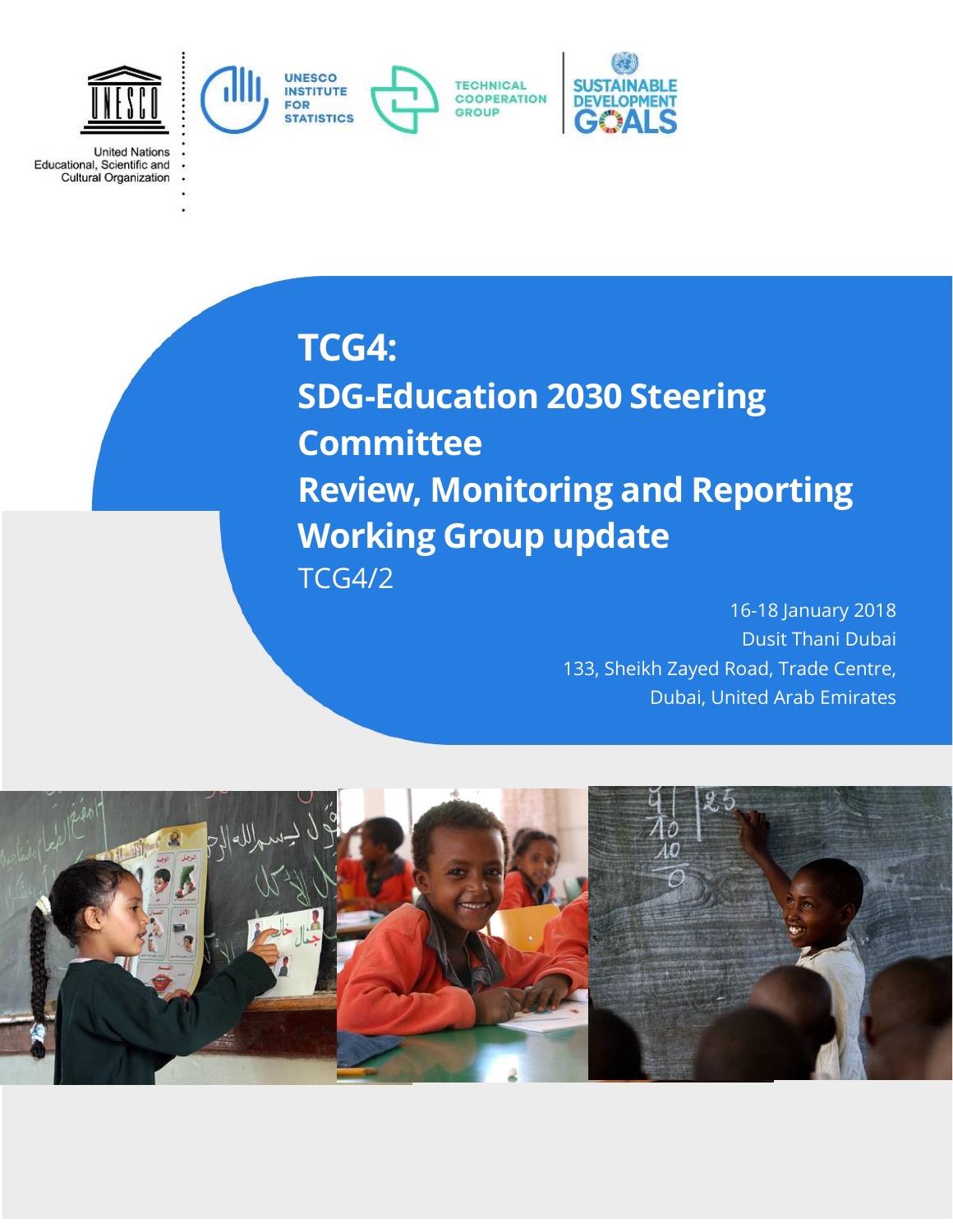

## **Summary of teleconference 11 December 2017**

**Participants:** European Commission, OECD, Co-Chairs (GEM report, UIS) and Secretariat

#### **Review of outputs, updates and follow-up**

#### **Output A1. Progress on guidelines for deadlines, procedure and content of the 2018 HLPF input**

A separate discussion will be held between the Secretariat and co-chairs to clarify next steps and division of tasks for the preparation of inputs, based on the standard reporting format. Key messages will need to be agreed upon before the input is prepared.

### **Output A2. Progress on paper that outlines options for drafting and reviewing the 2019 HLPF input**

- Options paper. A paper is underway, outlining different options and scenarios for the preparation of the 2019 HLPF submission in a more creative and inclusive manner than standard reporting style. The paper builds on various inputs, including a set of key messages to communicate from the SDG-Education Steering Committee to the HLPF, the former reporting cycles, and taking into account what kinds of messages have been prepared for adoption for the other SDGs. Note that there will be two HLPF sessions in 2019. The fall session of the HLPF will be organized jointly with the General Assembly and will need to make a link with the messages and inputs prepared for the July session. **Next steps:**
	- Identify meetings/events that could potentially influence the process [e.g. upcoming regional SDG4 consultations], as well as particular issues that could be taken up by certain constituencies or Member States in their Voluntary National Reviews [refer to draft calendar shared with the Steering Committee].
	- Steering Committee would need to decide on options for reporting [i.e. to produce the inputs for the 2019 HLPF in a format or document that has more of a lasting influence and/or in a more creative way].
	- UNESCO has agreed internally and with the SC Bureau that the Global Education Meeting (Nov/Dec 2018) will be a point of endorsement for a draft report and/or messages from the Steering Committee. An expert meeting, along the lines of similar meetings that have been organized for other goals being reviewed at the HLPF, could also be organized on the side of the Global Education Meeting.
	- We also may want to think of alternative ways of using the SDG-Education 2030 web platform to capture voices from other groups (e.g. civil society) as well as on issues related to interlinkages with other goals.
- **HLPF side events.** The UNESCO office in New York initiated discussions with World Bank and UNICEF to form a small task team to facilitate and advocate greater engagement on education for the 2018 and 2019 side-events, including at the HLPF and the General Assembly.

**Next steps:** Identify 1-2 Member States (champions) to host the HLPF side-event(s).

## **Output B. Progress on report concerning existing regional and sub-regional education and training strategies and agendas with respect to their monitoring frameworks, reporting mechanisms and benchmarking approaches**

- **Mapping**. UNESCO regional bureaux were contacted by the co-chairs to request list of regional/subregional organizations active in education and potential contact names and details. They received very little response. UIS has since taken the lead to conduct a desk review of such potential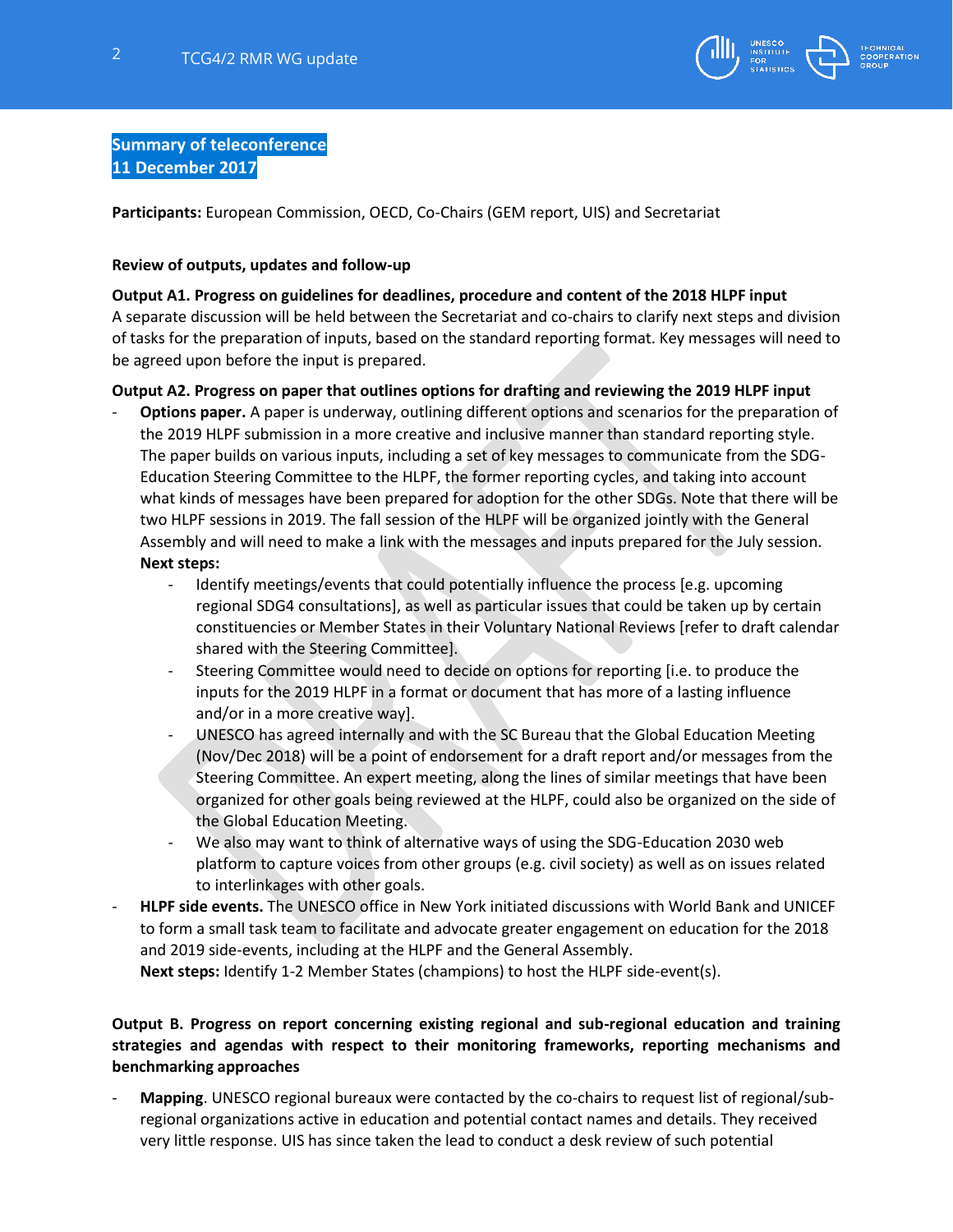

organizations, examining if the following exist: (a) agendas; (b) strategies; (c) monitoring and reporting frameworks; and (d) experiences with regional benchmarking and definitions of thresholds of learning/competencies to be achieved. As a follow-up to the meeting in Brussels in October, further discussions have taken place with the European Commission to put in place peer learning mechanisms on setting and using benchmarks, as well as how they can help develop a framework. To be discussed further.

**Next steps:** Questionnaire and draft mapping will be shared first week of January with the working group for inputs.

## **Output C. Progress on key messages for Steering Committee to support financing and capacity development for measurement and monitoring SDG4 with focus on deadlines for drafts and review ahead of pending deadlines for translation**

- **Key messages.** Set of key messages for the Steering Committee to be drawn from the messages proposed by the Technical Cooperation Group, convening 17-18 January 2018. UIS is in the process of elaboration of an "investment case" where the necessary funds needed for data production, capacity development and global coordination on SDG4 monitoring. An overall estimate that covers all needs is deemed important for preparing the messages and particularly regarding the need for more coordinated and increased investment for monitoring the SDGs. Ensuring coordination with the Advocacy and Communications working group will also be important.
- **GPE replenishment statement.** It was requested by OECD, and supported by UIS and GEM, if one line could be added to the SDG-Education 2030 Steering Committee Statement of Support to GPE Replenishment, signed by the SDG-Education 2030 co-chairs, with reference to a case for investment for reliable data for monitoring. Secretariat will check on status of letter and possibility of insertion at this stage.
- **GPE replenishment conference side event.** Secretariat exploring the possibility of organizing a short side event (20 mins) with a focus on monitoring and the SDG agenda during the replenishment (as deadline for registration has already passed). GEM report, UIS and OECD expressed interest in taking the lead on organizing this event's content.

#### **Next meeting**

Next RMR WG virtual meeting is proposed for the week of 8 January 2018.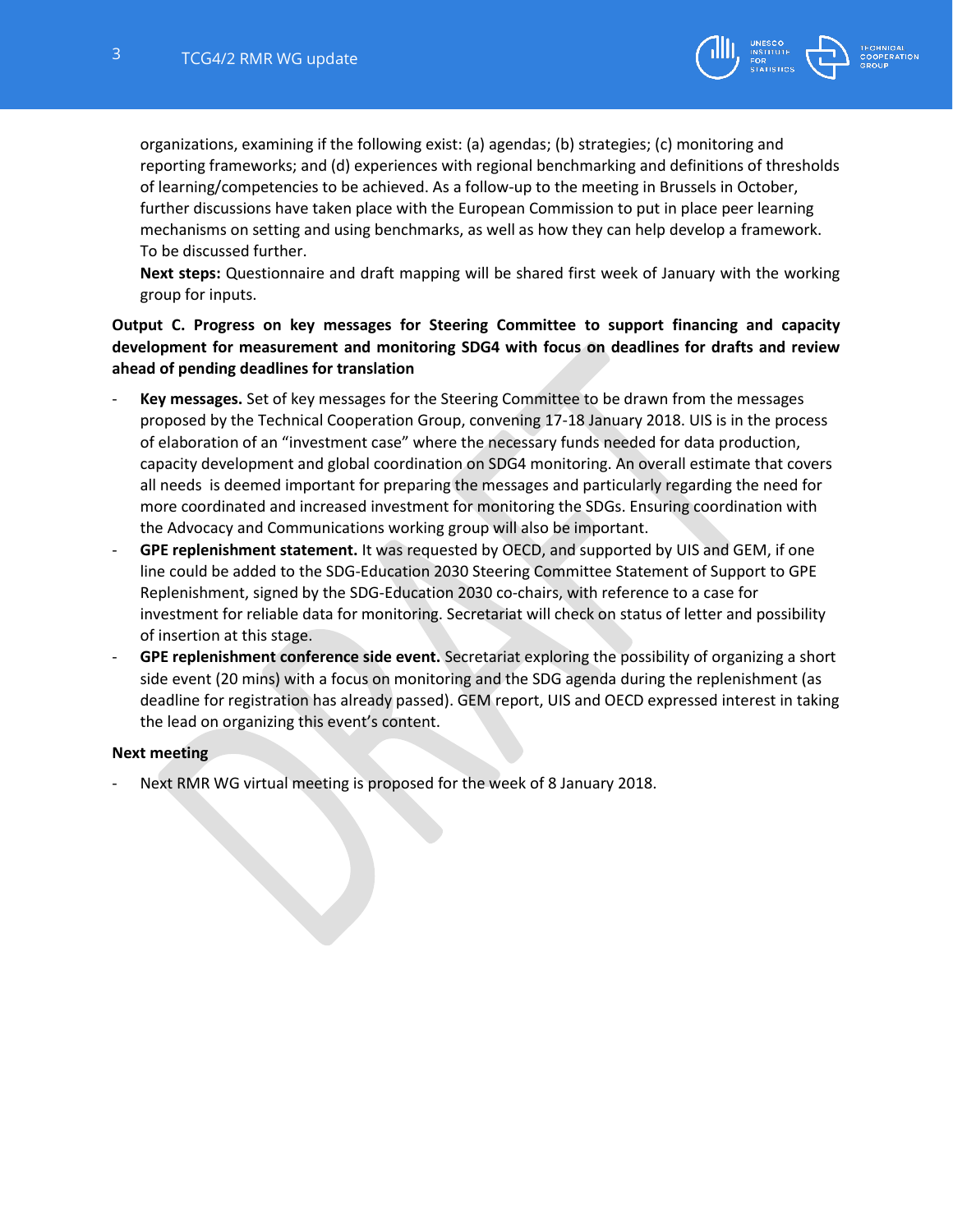

# **RMR WG Outputs 16 October 2017**

|    | <b>Task</b>                                                                                                                                                                            | Responsible                                                                                                                                                                                                                    | Output                                                                                                                                                                                                                                                                                                                                                                                                     | Role of the RMR WG                                                                                                                                                                                                                                                                                                                                                                  | <b>Timeline</b>                                                                                     |
|----|----------------------------------------------------------------------------------------------------------------------------------------------------------------------------------------|--------------------------------------------------------------------------------------------------------------------------------------------------------------------------------------------------------------------------------|------------------------------------------------------------------------------------------------------------------------------------------------------------------------------------------------------------------------------------------------------------------------------------------------------------------------------------------------------------------------------------------------------------|-------------------------------------------------------------------------------------------------------------------------------------------------------------------------------------------------------------------------------------------------------------------------------------------------------------------------------------------------------------------------------------|-----------------------------------------------------------------------------------------------------|
| А. | Prepare<br>inputs for the<br><b>High-level</b><br><b>Political</b><br><b>Forums in</b><br>2018 and<br>2019                                                                             | Steering<br>Committee<br>Secretariat to<br>propose a<br>process for the<br><b>HLPF SC</b><br>submissions                                                                                                                       | Guidelines on deadlines,<br>procedure and content of<br>the 2018 HLPF input                                                                                                                                                                                                                                                                                                                                | Provide feedback/review<br>the guidelines                                                                                                                                                                                                                                                                                                                                           | Complete guidelines<br>by January 2018,<br>before the next SC<br>meeting                            |
|    |                                                                                                                                                                                        | <b>GEMR and UIS</b><br>with support by<br>Secretariat                                                                                                                                                                          | Paper that outlines<br>options for drafting and<br>reviewing the 2019 HLPF<br>input                                                                                                                                                                                                                                                                                                                        | Provide feedback/review<br>the paper                                                                                                                                                                                                                                                                                                                                                | Complete the paper<br>by January 2018,<br>before the next<br><b>Steering Committee</b><br>meeting   |
| В. | <b>Map existing</b><br>regional<br>monitoring<br>mechanisms<br>and<br>experiences<br>with<br>benchmarks<br>and<br>thresholds                                                           | Steering<br>Committee<br><b>Secretariat</b><br>[communication];<br><b>UIS</b> [indicators<br>and frameworks];<br><b>GEMR</b> [reports];<br>to prepare and<br>initiate the<br>mapping exercise<br>with support<br>from partners | <b>Report</b> on existing<br>regional and sub-regional<br>education and training<br>strategies and agendas,<br>focusing on their:<br>• monitoring frameworks<br>• reporting mechanisms<br>• benchmarking and<br>threshold setting<br>processes (where<br>relevant, e.g. EC, OECD,<br>OEI and others); and<br>providing<br>recommendations for a<br>process of establishing<br>benchmarks or<br>thresholds. | Regional organizations in<br>the Steering Committee<br>to help complete the<br>mapping by leveraging<br>existing networks. UIS<br>regional network will<br>liaise with UNESCO<br>Regional Offices on this.<br>Contribute to the<br>preparation of inputs for<br>the report.<br>Review/provide feedback<br>on the draft report<br>before it is shared with<br>the Steering Committee | Complete the<br>mapping by January<br>2018, before the next<br><b>Steering Committee</b><br>meeting |
| C. | <b>Prepare key</b><br>messages for<br><b>Steering</b><br><b>Committee to</b><br>support<br>financing and<br>capacity<br>development<br>for<br>measurement<br>and<br>monitoring<br>SDG4 | <b>UIS and GEMR</b><br>with inputs from<br>the TCG                                                                                                                                                                             | <b>Short document</b><br>outlining measurement<br>and monitoring needs<br>and key messages, for<br>the Steering Committee<br>and partners to support<br>the development of<br>national capacity on data<br>and monitoring progress,<br>with specific attention to<br>low and middle-income<br>countries                                                                                                    | Inputs/review/feedback<br>on the draft report<br>before it is shared with<br>the Steering Committee<br>with special attention to<br>key messages to<br>countries                                                                                                                                                                                                                    | Complete the paper<br>by January 2018,<br>before the next<br><b>Steering Committee</b><br>meeting   |